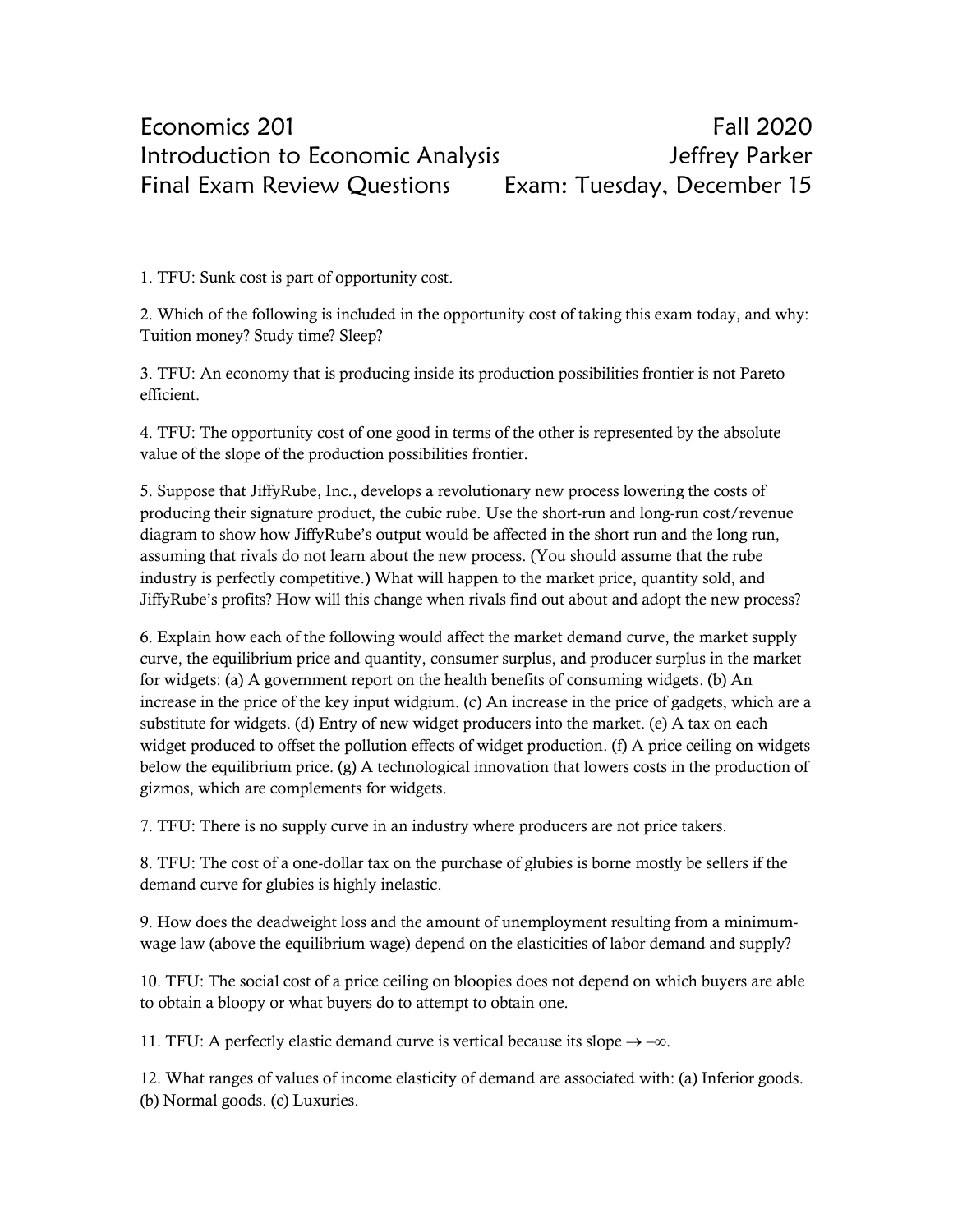13. TFU: Short-run elasticities of demand and supply are usually larger than long-run elasticities.

14. Which of the following are true statements about a typical consumer's indifference map and which are not, and why? (a) There is an indifference curve through every point with non-negative consumption of both goods. (b) Indifference curves do not intersect the axes. (c) Indifference curves do not intersect each other. (d) Indifference curves are downward-sloping. (e) Indifference curves are steeper at the top than at the bottom.

15. TFU: If a consumer is a price-taker in the markets for asparagus and cauliflower, then her opportunity set is the interior and edges of a triangle.

16. TFU: Close substitutes will have indifference curves that are nearly straight lines.

17. TFU: If two goods are close substitutes, then it is very unlikely that a corner solution will result. (*i.e.*, the set of relative prices at which a corner solution is optimal is very small.)

18. TFU: The substitution effect alone can never cause a decrease in consumption of a good whose price declines.

19. TFU: The income effect alone can never cause a decrease in consumption of a good whose price declines.

20. How will an increase in a consumer's income affect her budget constraint? How will it affect the optimal consumption of the two goods?

21. TFU: If the marginal utility of an expected-utility-maximizing consumer's general consumption declines with increases in income, then she will be risk averse.

22. What is the difference between a fixed and a variable factor of production? Is labor always a variable factor? Is capital always a fixed factor? Explain.

23. TFU: The more you feed a cow the more milk she produces, but the more you feed a cow the less additional milk she produces for each pound of additional feed.

24. TFU: The average-cost curve always cuts through the minimum point of the marginal-cost curve.

25. Define the marginal rate of technical substitution. If firms minimize costs, what is the MRTS equal to?

26. If a firm increases its labor input by 20% and its output only goes up by 10%, what (if anything) can we say about the firm's returns to scale?

27. Suppose that a grupling machine requires exactly one person to operate it and produces 40 gruples per hour. Show the isoquants corresponding to producing 40, 80, and 120 gruples per hour with labor on the horizontal axis and machines on the vertical axis.

28. Suppose that Lois loves pink purses but has no use for blue ones. What will her indifference map look like (with pink on the vertical axis and blue on the horizontal)? Show the optimal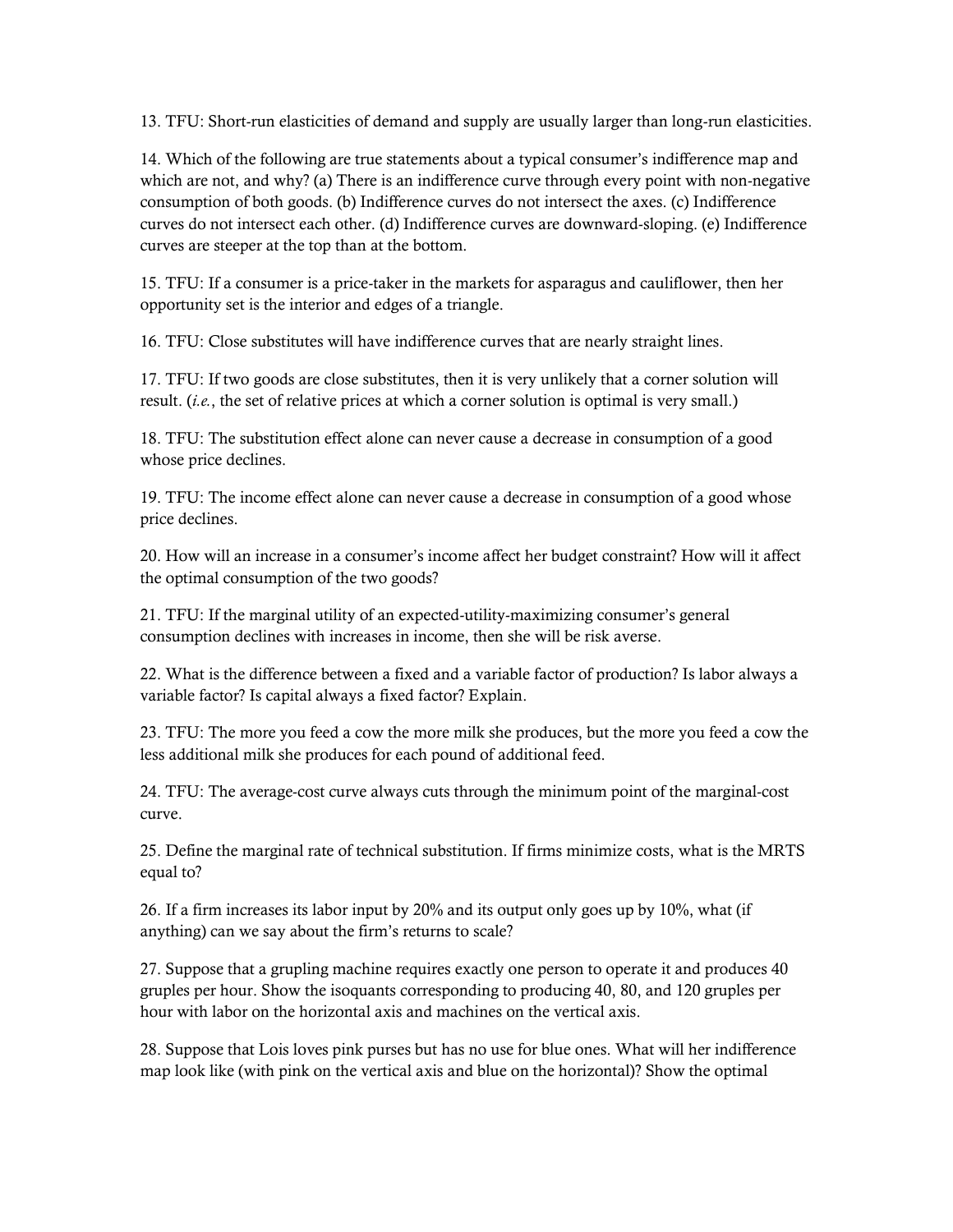allocation of her purse budget. Will the indifference curve be tangent to the budget line at the consumption point?

29. TFU: Sunk cost is not part of fixed cost.

30. Suppose that the real interest rate is 4%, that iBloops cost \$3000 each, and that their economic value deteriorates at 25% per year due to wear and tear and obsolescence. What is the equilibrium annual price for which you can rent a new iBloop? Why?

31. TFU: The long-run average cost curve connects the minimum points of all of the short-run average cost curves corresponding to different levels of capital.

32. Define normal profit and economic profit. What determines the rate of normal profit in the economy?

33. TFU: The total-revenue function of a perfectly competitive firm is a linear function of its output.

34. TFU: A firm in a perfectly competitive industry maximizes its profit where  $P = ATC$  in the short run.

35. TFU: A firm in a perfectly competitive industry maximizes its profit where  $P = ATC$  in the long run.

36. TFU: A firm in a perfectly competitive industry maximizes its profit where  $P = MC$  in the short run.

37. TFU: A firm in a perfectly competitive industry maximizes its profit where  $P = MC$  in the long run.

38. Suppose that the LRAC curve of a perfectly competitive industry is U-shaped and that the current industry price is above the minimum level of average costs. Can you tell whether there will be entry, exit, either, or neither? Explain. Can you tell whether firms will expand or contract their scale of operation? Explain.

39. Suppose that the whoople industry is perfectly competitive with constant costs and a Ushaped LRAC. Starting from long-run equilibrium, suppose that the market demand for whooples increases. Use appropriate diagrams to explain what will happen in the long run to the price of whooples, the number of whooples consumed, the number of firms in the whoople industry, and the quantity produced by each whoople firm.

40. Explain why there is a difference in the slopes of the long-run supply curves in a constant-cost vs. an increasing-cost industry.

41. TFU: Producer surplus = profit + fixed cost.

42. TFU: A monopoly firm that pollutes the environment might end up producing the socially optimal amount of output.

43. TFU: The total revenue curve of a monopoly is linear in its output.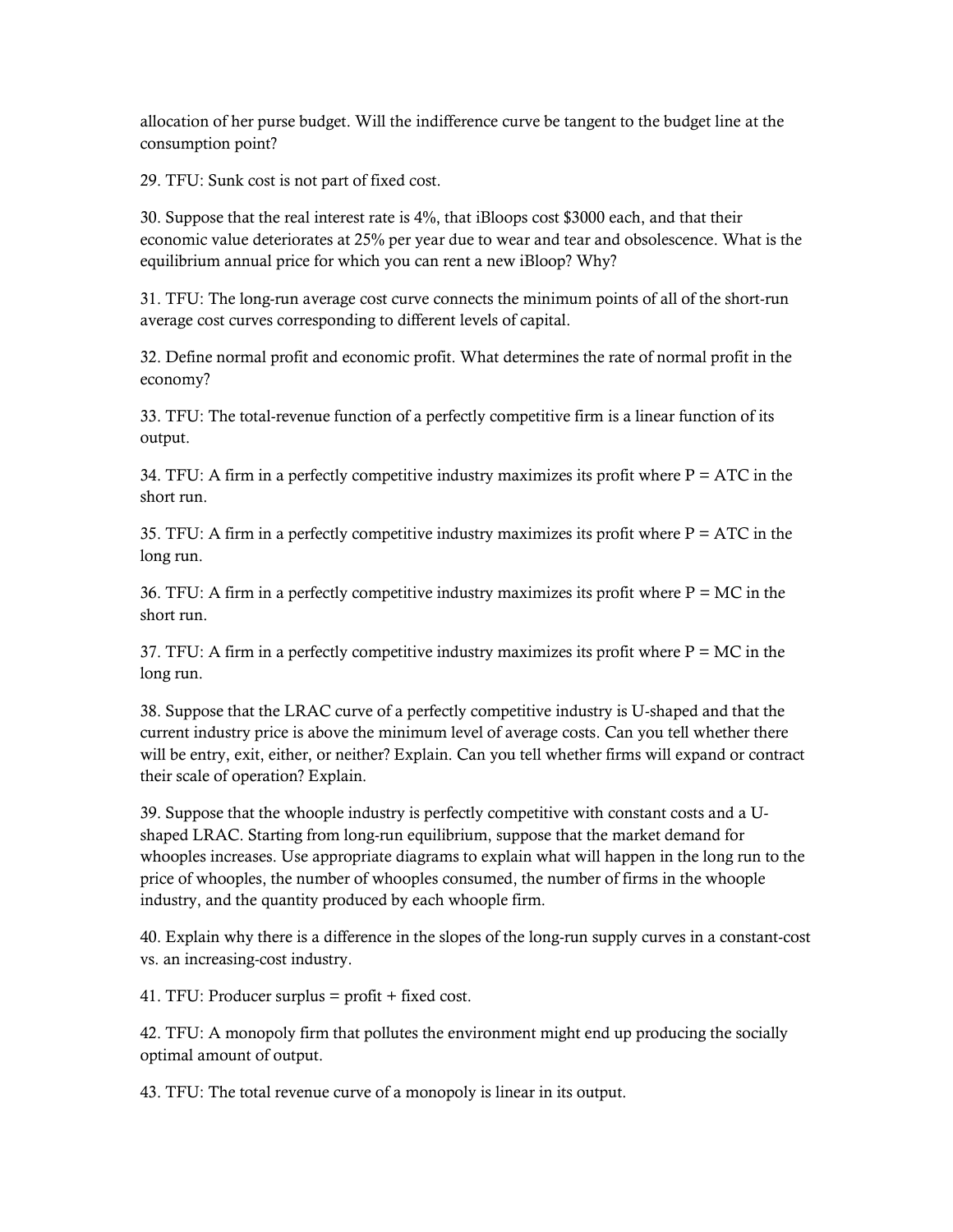44. TFU: A monopoly is producing too little if the price it receives for its product is greater than the marginal cost of producing it.

45. TFU: A monopoly's marginal revenue is negative when demand is elastic.

46. How does a monopoly producer's markup (price vs. marginal cost) depend on the elasticity of the demand for its product? What happens to the markup if the monopoly's market power erodes and it approaches perfect competition? What happens as the (absolute) elasticity of demand approaches one?

47. Show the long-run ATC and long-run MC curves for a natural monopoly. Draw in a demand curve and show the points corresponding to profit maximization, break-even, and allocative efficiency. Why is regulation at the point of efficient production problematic?

48. Show the short-run production diagram for a monopoly that makes a profit, including the D, MR, MC, and ATC curves in proper configuration. Identify the profit-maximizing and efficient levels of output, the consumer surplus and profit in both of these situations, and the dead-weight loss associated with the monopoly.

49. How is monopolistic competition like perfect competition? How is it like monopoly? Is production at the efficient point in the long run under monopolistic competition? Is each firm producing at minimum cost in the long run? Are firms earning economic profits in the long run?

50. TFU: The fact that publishers sell identical textbooks abroad for much less than in the United States suggests that the demand for textbooks abroad is less elastic than in the U.S.

51. Use the concept of demand elasticity and the relationship between elasticity and a monopoly's markup to explain why it might be in the interest of a manufacturer with a monopoly on a particular style of printer to sell printers at a low price but ink cartridges for them at a high price.

52. Using the same argument as in the previous question, if Reed maximized profits, would Reed be more likely to increase your financial aid due to unusual circumstances at the time you are applying or before your junior year? Why?

53. What do we mean by "strategic interaction"? Why does this occur in oligopoly but not under perfect competition or monopoly?

54. Define an oligopolist's reaction function and explain what Nash equilibrium means.

55. TFU: In a game-theoretic context, it can be optimal to make decisions randomly rather than following a fixed rule.

|         |           | Instructor |             |
|---------|-----------|------------|-------------|
|         |           | Hold exam  | Cancel exam |
| Student | Study     | ◡、 ∠       | $-L, L$     |
|         | Not study | $-5, -5$   | $-\angle$   |

56. Consider the following payoff matrix between an instructor and his students: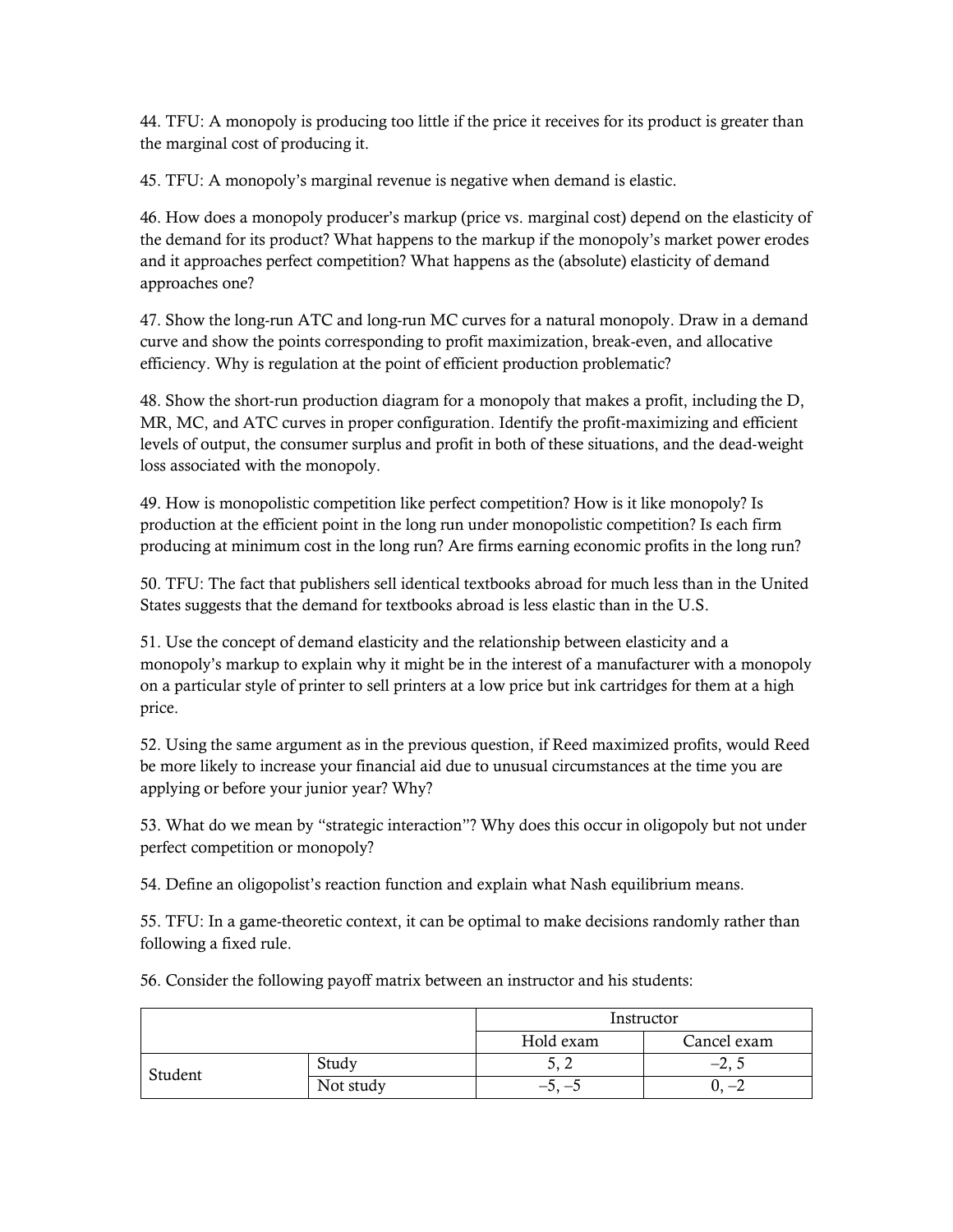Does the student have a dominant strategy? Does the instructor? Is there one or more Nash equilibria? If so, describe the equilibrium outcome. Is it optimal? If the students understand the instructor's payoffs, can the instructor credibly get them to study?

57. Suppose that there is a large pool of students that choose between Reed and Lewis & Clark, with many choosing each school. Why might it be in Reed's interest to make itself more like Lewis & Clark if it wants to attract more of these students?

58. Show that for a firm that is a price-taker in both product and labor markets, with labor being the only variable factor,  $MRP<sub>L</sub> = W$  is identical to P = MC as a condition for profit maximization.

59. TFU: The long-run demand curve for labor in a perfectly-competitive constant-cost industry is perfectly elastic.

60. Suppose that, at the margin, Cavaradossi likes two liters of wine the same amount that he dislikes one hour of singing. He is maximizing utility and the wage for singers is 10,000 lire per hour. What is the price of wine per liter?

61. TFU: An increase in the real wage will raise the amount of labor a utility-maximizing worker supplies.

62. TFU: Labor-supply elasticity with respect to temporary wage increases is likely to be greater than that with respect to permanent increases.

63. Why might unions choose to push wages above the competitive equilibrium level? What limits their attempts to raise wages?

64. TFU: Unions lower employment in covered industries.

65. List five job characteristics that might affect the wage that will be paid for a particular job, and give examples of jobs in which each might be important.

66. How might one employer motivate employees with an efficiency wage? What happens if all employers pay efficiency wages?

67. Suppose that Reed has issued bonds to be repaid in 2025, bearing a coupon interest rate of 3.5%. What will happen to the price of these bonds if there is an increase in the supply of loanable funds? Why?

68. TFU: Expected deflation of 5% might lead to chronic excess supply in the market for loanable funds.

69. TFU: A nominal interest rate of 13% is a good return on an asset.

70. TFU: Starting from a given point, exchange equilibrium in an Edgeworth box can occur at any point in the "lens-shaped area" defined by the two individuals' indifference curves that pass through the initial point.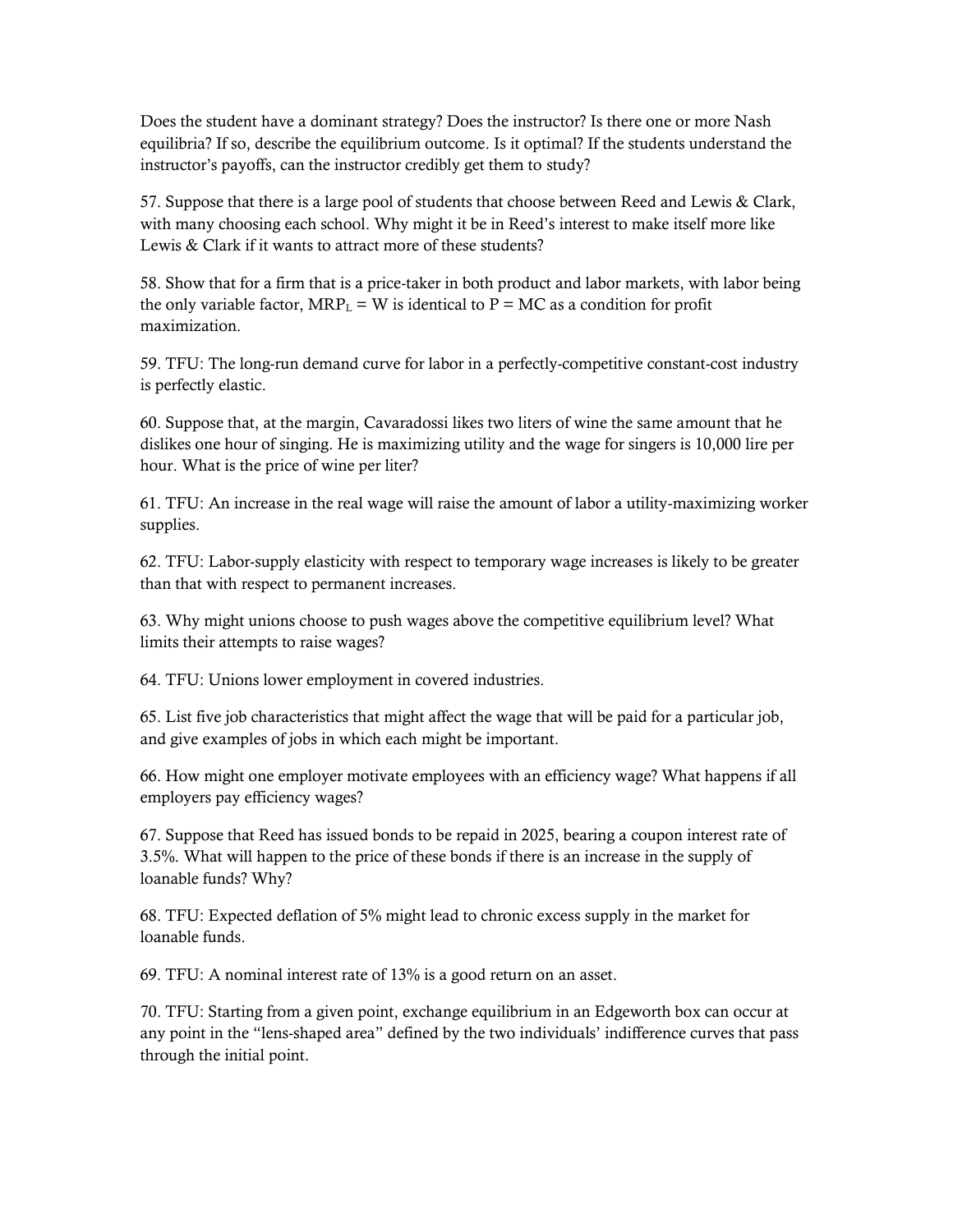71. TFU: In competitive general equilibrium, all consumers who buy apples and bananas have the same MRS between them.

72. TFU: In competitive general equilibrium, the marginal revenue product of labor is the same in all industries.

73. TFU: In competitive general equilibrium, the marginal cost of production is the same in all industries.

\*74. TFU: Adverse selection might lead me to stop locking my car if I have comprehensive auto insurance.

\*75. Use the theory of asymmetric information to explain why it is difficult to find a good used car.

76. TFU: The socially optimal amount of pollution is zero.

77. Suppose that you live in a house with two other people, Xerxes and Xavier. If you decide to buy a television, it will be nonrival and nonexcludable. There are occasional times when it would be useful to have two. Xerxes would be willing to pay \$50 for one TV and \$55 for two. Xavier would pay \$80 for one and \$100 for two. You would give \$100 for one and wouldn't ever use the second. At what range of prices should the house buy one TV? Two TVs?

78. Explain Okun's concept of the "leaky bucket." What factors determine the amount of leakage that will happen with any given income redistribution program?

79. TFU: GDP is a flow.

80. Why might it be reasonable to assume that an increase in a country's per-capita real GDP reflects an increase in utility? What would we have to hold constant in order for this assumption to be valid?

81. How (if at all) would each of the following affect the natural rate of unemployment and why: (a) An influx of inexperienced workers into the economy? (b) Rapid shifts in the industry composition of a country's output? (c) An increase in the generosity of unemployment benefits? (d) Better surveillance technology that makes it easier to detect shirking workers? (e) A decline in the share of workers belonging to labor unions. (f) An increase in aggregate demand.

82. TFU: Long-run improvement in the U.S. standard of living depends mostly on improvements in total-factor productivity associated with technological change.

83. TFU: According to the convergence hypothesis, the U.S. and Mexico should eventually converge to the same level of real per-capita GDP.

84. Explain which of the following is true in a long-run, Schumpeterian equilibrium with R&D spending and ongoing productivity growth (and why): (a) Firms make zero economic profit on their production activities. (b) Firms produce where price equals marginal cost. (c) Resources are allocated efficiently at every moment in time, given the state of technological knowledge. (d) The marginal benefit to entry into the industry is zero, despite firms making positive economic profits on their production. (e) R&D costs balance out economic profits on production.